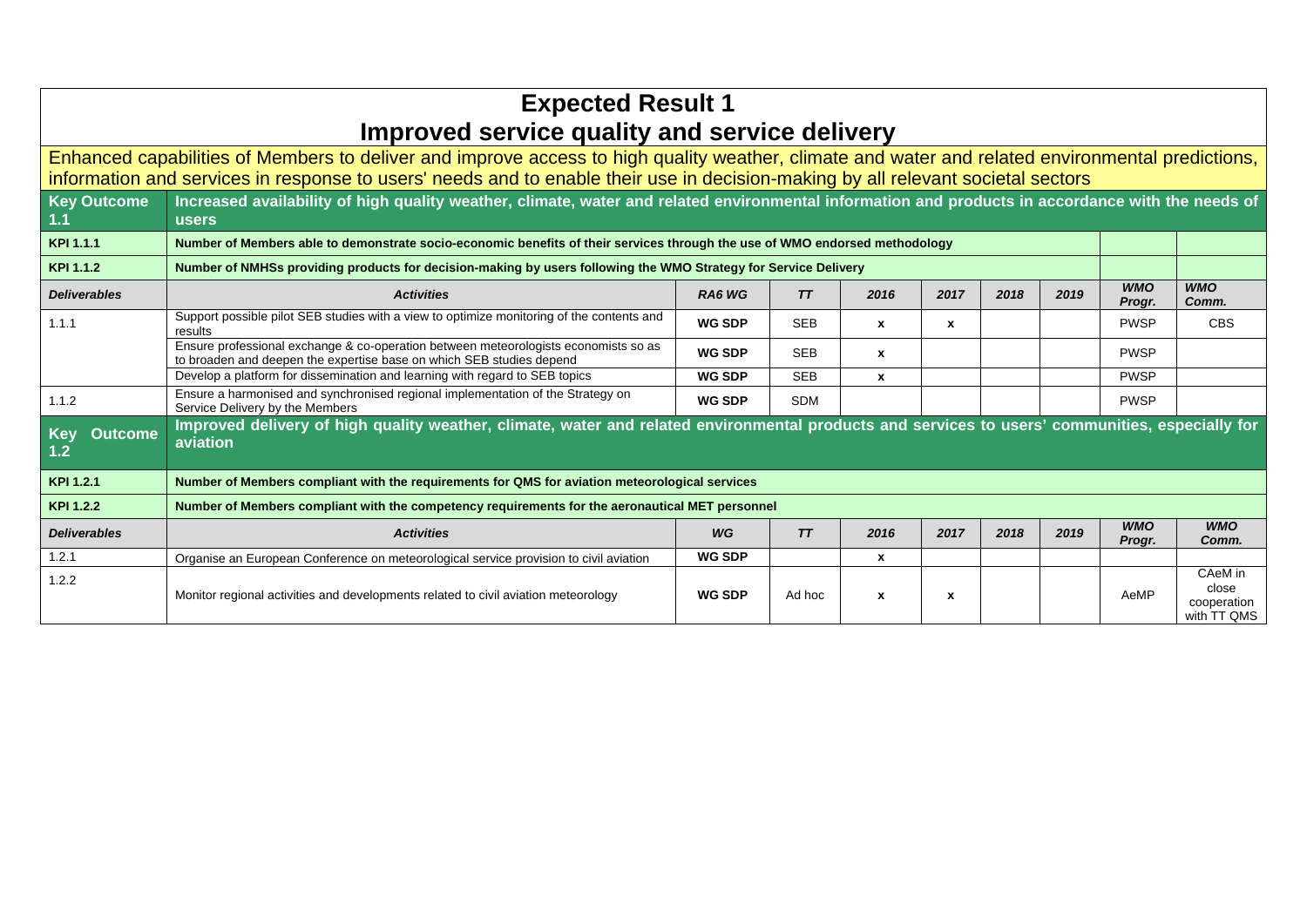| <b>Expected Result 2</b>            |                                                                                                                                                                                                                                                                                       |               |             |                |              |      |      |                      |                     |  |  |
|-------------------------------------|---------------------------------------------------------------------------------------------------------------------------------------------------------------------------------------------------------------------------------------------------------------------------------------|---------------|-------------|----------------|--------------|------|------|----------------------|---------------------|--|--|
| <b>Reduced Disaster Risk</b>        |                                                                                                                                                                                                                                                                                       |               |             |                |              |      |      |                      |                     |  |  |
| environmental elements              | Enhanced capabilities of Members to reduce risks and potential impacts of hazards caused by weather, climate and water and related                                                                                                                                                    |               |             |                |              |      |      |                      |                     |  |  |
| <b>Outcome</b><br><b>Key</b><br>2.1 | 'Multi-hazard early warning systems are implemented'                                                                                                                                                                                                                                  |               |             |                |              |      |      |                      |                     |  |  |
| KPI 2.1.1                           | Increase in the number of NMHSs integrated into national and Regional Disaster Risk Management structures                                                                                                                                                                             |               |             |                |              |      |      |                      |                     |  |  |
| KPI 2.1.2                           | Improved products and services for disaster risk reduction by developing country Members                                                                                                                                                                                              |               |             |                |              |      |      |                      |                     |  |  |
| KPI 2.1.3                           | Improved cross-border exchange of warnings and data related to Disaster Risk Management                                                                                                                                                                                               |               |             |                |              |      |      |                      |                     |  |  |
| KPI 2.2.3                           | Number of Members with Climate Watch Systems in place.                                                                                                                                                                                                                                |               |             |                |              |      |      |                      |                     |  |  |
| <b>Deliverables</b>                 | <b>Activities</b>                                                                                                                                                                                                                                                                     | RA6 WG        | TT          | 2016           | 2017         | 2018 | 2019 | <b>WMO</b><br>Progr. | <b>WMO</b><br>Comm. |  |  |
| 2.1.1                               | Develop and establish a mentoring pilot project in the field of weather warnings                                                                                                                                                                                                      | <b>WG SDP</b> | <b>WARN</b> | X              | $\mathbf{x}$ |      |      | <b>PWSP</b>          | <b>CBS</b>          |  |  |
| 2.1.2                               | Provide best practice examples of severe weather warning verification with a view to advice<br>on effective verification procedures                                                                                                                                                   | <b>WG SDP</b> | <b>WARN</b> | $\pmb{\chi}$   |              |      |      | <b>PWSP</b>          | <b>CBS</b>          |  |  |
| 2.1.3                               | Advice on possible warning improvements using data-exchange standards like CAP.                                                                                                                                                                                                       | <b>WG SDP</b> | <b>WARN</b> | $\mathbf{x}$   | $\pmb{\chi}$ |      |      | <b>DRR</b>           | <b>CBS</b>          |  |  |
| <b>Outcome</b><br><b>Key</b><br>2.2 | National integrated flood management plans are developed                                                                                                                                                                                                                              |               |             |                |              |      |      |                      |                     |  |  |
| KPI 2.2.1                           | Number of Members establishing flood management plans                                                                                                                                                                                                                                 |               |             |                |              |      |      |                      |                     |  |  |
| KPI 2.2.2                           | Number of regional hydrological forecasting systems established in transboundary basins                                                                                                                                                                                               |               |             |                |              |      |      |                      |                     |  |  |
| <b>Deliverables</b>                 | <b>Activities</b>                                                                                                                                                                                                                                                                     | WG            | TT          | 2016           | 2017         | 2018 | 2019 | <b>WMO</b><br>Progr. | <b>WMO</b><br>Comm. |  |  |
| 2.2.1                               | Mapping and comparison of the use of hydrological models in RAVI                                                                                                                                                                                                                      | <b>WG CH</b>  | <b>HMFW</b> | X              | $\mathbf{x}$ |      |      | <b>HWRP</b>          | CHy                 |  |  |
| 2.2.2                               | Follow up of, coordination with and support to EFAS and FFGS as well as other WMO-<br>CHy and EC related activities                                                                                                                                                                   | <b>WG CH</b>  | <b>HMFW</b> | $\mathbf{x}$   | $\mathbf{x}$ |      |      | <b>HWRP</b>          | CHy                 |  |  |
| 2.2.3                               | Exchange best practices and training materials for warning systems                                                                                                                                                                                                                    | <b>WG CH</b>  | <b>HMFW</b> |                | $\mathbf{x}$ |      |      | <b>HWRP</b>          | CH <sub>V</sub>     |  |  |
| <b>Outcome</b><br><b>Key</b><br>2.3 | Improved drought early warning and management systems                                                                                                                                                                                                                                 |               |             |                |              |      |      |                      |                     |  |  |
| <b>KPI 2.3.1</b>                    | Number of national and regional centres for issuing drought early warnings                                                                                                                                                                                                            |               |             |                |              |      |      |                      |                     |  |  |
| KPI 2.3.2                           | Increase in the number of satisfied users of drought early warnings issued by national and regional centres                                                                                                                                                                           |               |             |                |              |      |      |                      |                     |  |  |
| <b>Deliverables</b>                 | <b>Activities</b>                                                                                                                                                                                                                                                                     | WG            | TT          | 2016           | 2017         | 2018 | 2019 | <b>WMO</b><br>Progr. | <b>WMO</b><br>Comm. |  |  |
| 2.3.1                               | Review and strengthen drought monitoring systems, especially development and<br>implementation on methodologies as well as application of related information by users, in<br>RA VI countries, considering existing mechanisms as well as deficits in drought information<br>services | <b>WG CH</b>  | <b>WSD</b>  | X              | X            |      |      | WCP/HW<br><b>RP</b>  | CHy                 |  |  |
| 2.3.2                               | Identify the scope for, and implementation of, Integrated drought management w.r.t. water<br>resources and agriculture                                                                                                                                                                | <b>WG CH</b>  | <b>WSD</b>  | $\pmb{\times}$ | x            |      |      | WCP/HWRP             | CHy                 |  |  |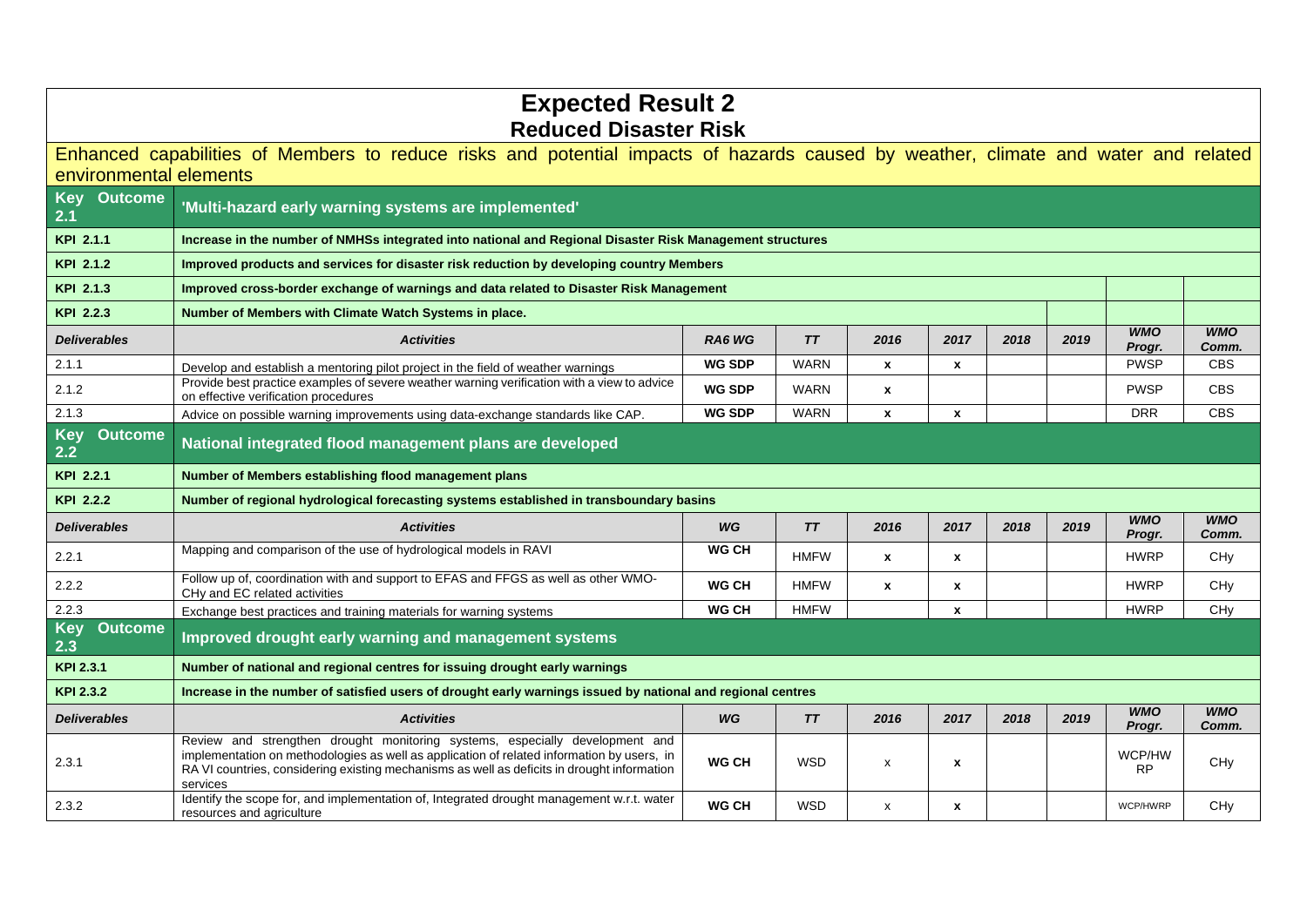| <b>Expected Result 3</b>                                                                                                                     |                                                                                                                                                                                                                                                                 |               |                      |                  |              |      |      |                      |                     |  |
|----------------------------------------------------------------------------------------------------------------------------------------------|-----------------------------------------------------------------------------------------------------------------------------------------------------------------------------------------------------------------------------------------------------------------|---------------|----------------------|------------------|--------------|------|------|----------------------|---------------------|--|
| <b>Improved Data Processing, Modelling and Forecasting</b>                                                                                   |                                                                                                                                                                                                                                                                 |               |                      |                  |              |      |      |                      |                     |  |
| Enhanced capabilities of Members to produce better weather, climate, water and related environmental information, prediction and warnings to |                                                                                                                                                                                                                                                                 |               |                      |                  |              |      |      |                      |                     |  |
| support in particular climate impact and adaptation strategies                                                                               |                                                                                                                                                                                                                                                                 |               |                      |                  |              |      |      |                      |                     |  |
| <b>Outcome</b><br><b>Key</b><br>3.1                                                                                                          | Improved operational forecast products including also long-range forecasts and long-term projections                                                                                                                                                            |               |                      |                  |              |      |      |                      |                     |  |
| <b>KPI 3.1.1</b>                                                                                                                             | Number of Members providing standardized products (e.g. monthly and seasonal predictions, climate watches)                                                                                                                                                      |               |                      |                  |              |      |      |                      |                     |  |
| <b>KPI 3.1.2</b>                                                                                                                             | Increased awerness of improvements in forecast model development                                                                                                                                                                                                |               |                      |                  |              |      |      |                      |                     |  |
| <b>Deliverables</b>                                                                                                                          | <b>Activities</b>                                                                                                                                                                                                                                               | WG            | TT                   | 2016             | 2017         | 2018 | 2019 | <b>WMO</b><br>Progr. | <b>WMO</b><br>Comm. |  |
| 3.1.1                                                                                                                                        | Include downscaled LRF products in RCOFs practice and provide training on downscaling<br>technologies to NMHSs                                                                                                                                                  | <b>WG CH</b>  | <b>RCOF</b>          | $\boldsymbol{x}$ | $\mathbf{x}$ | x    |      | WCP/RP               | <b>CCI</b>          |  |
| 3.1.2                                                                                                                                        | Monitor developments in data processing and forecasting systems, particularly with regard<br>to EPS and severe weather events forecasting.                                                                                                                      | <b>WG TDI</b> | Rapporte<br>ur DPFS  |                  |              |      |      |                      |                     |  |
| 3.1.2                                                                                                                                        | Make recommendations to strengthen collaboration and reperesent the Region in CBS<br>Inter Commission Team on GDOFS                                                                                                                                             | <b>WG TDI</b> | Rapp.<br><b>DPFS</b> |                  |              |      |      |                      |                     |  |
| <b>Outcome</b><br><b>Key</b>                                                                                                                 | Improved delivery of climate information and prediction products for climate adaptation and risk management - implementation of GFCS at                                                                                                                         |               |                      |                  |              |      |      |                      |                     |  |
| 3.2                                                                                                                                          | regional and national level                                                                                                                                                                                                                                     |               |                      |                  |              |      |      |                      |                     |  |
| KPI 3.2.1                                                                                                                                    | Number of products of RCCs used at the national level                                                                                                                                                                                                           |               |                      |                  |              |      |      |                      |                     |  |
| KPI 3.2.2                                                                                                                                    | Number of operational NCCs developing and disseminating products at national level and providing input to RCCs                                                                                                                                                  |               |                      |                  |              |      |      |                      |                     |  |
| KPI 3.2.3                                                                                                                                    | <b>Number of products of NCCs</b>                                                                                                                                                                                                                               |               |                      |                  |              |      |      |                      |                     |  |
| <b>Deliverables</b>                                                                                                                          | <b>Activities</b>                                                                                                                                                                                                                                               | WG            | TT                   | 2016             | 2017         | 2018 | 2019 | <b>WMO</b><br>Progr. | <b>WMO</b><br>Comm. |  |
| 3.2.1                                                                                                                                        | Develop methods and mechanisms to analyze requirements and feedback on<br>effectiveness, gaps and improvement of RCOF and RCC services                                                                                                                          | <b>WG CH</b>  | <b>RCC</b>           | x                | x            |      |      | WCP/RP               | CCI                 |  |
|                                                                                                                                              | Identify new services, including hydrological and agrometeorological, for WMO RAVI RCC                                                                                                                                                                          | WG CH         | <b>RCC</b>           | X                | $\mathbf{x}$ |      |      | WCP/RP               | CCI                 |  |
| 3.2.2                                                                                                                                        | Assistance in strengthening RCOF mechanisms in RA VI considering (i) inclusion of<br>hydrological and agrometeorological information and users as well as (ii) implementation<br>of .g. Mediterranean and Arctic COFs, under the technical guidance of WMO RCCs | <b>WG CH</b>  | <b>RCC</b>           |                  | x            |      |      | WCP/RP               | <b>CCI</b>          |  |
| <b>Outcome</b><br><b>Key</b><br>3.3                                                                                                          | Hydrological information and products including water resource assessments are improved                                                                                                                                                                         |               |                      |                  |              |      |      |                      |                     |  |
| KPI 3.3.1                                                                                                                                    | Volume of data available to users from regional hydrological data bases developed in transboundary river basins                                                                                                                                                 |               |                      |                  |              |      |      |                      |                     |  |
| <b>KPI 3.3.2</b>                                                                                                                             | Number of Members developing and disseminating drought management products and services                                                                                                                                                                         |               |                      |                  |              |      |      |                      |                     |  |
|                                                                                                                                              |                                                                                                                                                                                                                                                                 |               |                      |                  |              |      |      |                      |                     |  |
| <b>Deliverables</b>                                                                                                                          | <b>Activities</b>                                                                                                                                                                                                                                               | WG            | TT                   | 2016             | 2017         | 2018 | 2019 | <b>WMO</b><br>Progr. | <b>WMO</b><br>Comm. |  |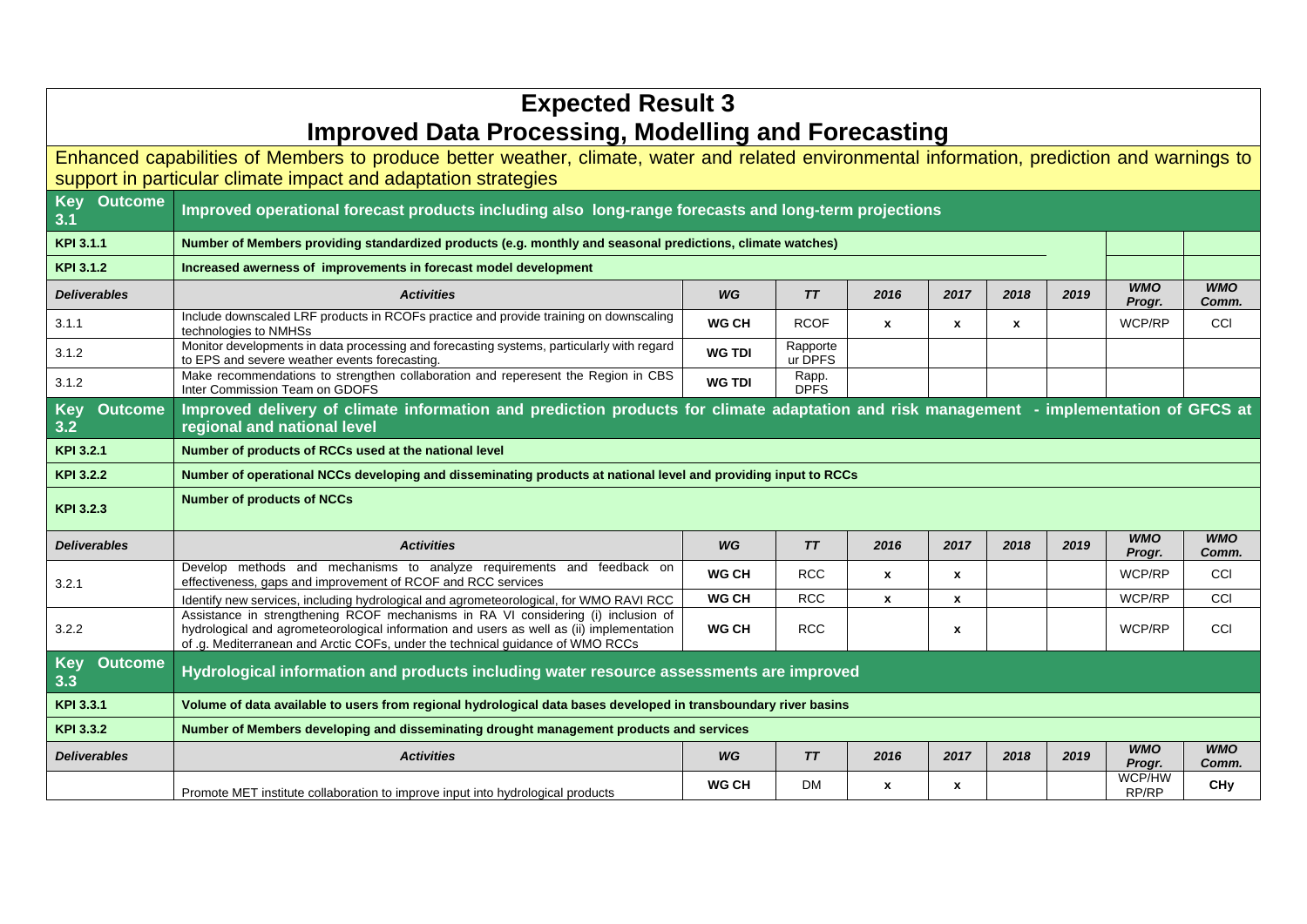| <b>Expected Result 4</b><br><b>Improved Observations and Data Exchange</b>                                                                                                                                                                                                           |                                                                                                                                                                                                                                                                                                                                                                                                                                                    |               |                             |                  |              |      |      |                      |                     |  |  |
|--------------------------------------------------------------------------------------------------------------------------------------------------------------------------------------------------------------------------------------------------------------------------------------|----------------------------------------------------------------------------------------------------------------------------------------------------------------------------------------------------------------------------------------------------------------------------------------------------------------------------------------------------------------------------------------------------------------------------------------------------|---------------|-----------------------------|------------------|--------------|------|------|----------------------|---------------------|--|--|
| Enhanced capabilities of Members to access, develop, implement and use integrated and interoperable surface-based and space-based systems<br>for weather, climate and hydrological observations, as well as related environmental observations, based on world standards set by WMO. |                                                                                                                                                                                                                                                                                                                                                                                                                                                    |               |                             |                  |              |      |      |                      |                     |  |  |
| <b>Key Outcome</b><br>4.1                                                                                                                                                                                                                                                            | Progress in implementation of WMO Integrated Global Observing System (WIGOS) in Region VI                                                                                                                                                                                                                                                                                                                                                          |               |                             |                  |              |      |      |                      |                     |  |  |
| KPI 4.1.1                                                                                                                                                                                                                                                                            | Number of Members with WIGOS in operation                                                                                                                                                                                                                                                                                                                                                                                                          |               |                             |                  |              |      |      |                      |                     |  |  |
| KPI 4.1.2                                                                                                                                                                                                                                                                            | Completion of redesign of the RAVI RBON network as a WIGOS Demonstration Project                                                                                                                                                                                                                                                                                                                                                                   |               |                             |                  |              |      |      |                      |                     |  |  |
| KPI 4.1.3                                                                                                                                                                                                                                                                            | Increased availability of observations for users                                                                                                                                                                                                                                                                                                                                                                                                   |               |                             |                  |              |      |      |                      |                     |  |  |
| KPI 4.1.4                                                                                                                                                                                                                                                                            | Increased collaboration between RICs and NMHSs                                                                                                                                                                                                                                                                                                                                                                                                     |               |                             |                  |              |      |      |                      |                     |  |  |
| KPI 4.1.5                                                                                                                                                                                                                                                                            | A network of calibration centres are established                                                                                                                                                                                                                                                                                                                                                                                                   |               |                             |                  |              |      |      |                      |                     |  |  |
| <b>Deliverables</b>                                                                                                                                                                                                                                                                  | <b>Activities</b>                                                                                                                                                                                                                                                                                                                                                                                                                                  | WG            | TT                          | 2016             | 2017         | 2018 | 2019 | <b>WMO</b><br>Progr. | <b>WMO</b><br>Comm. |  |  |
| 4.1.1                                                                                                                                                                                                                                                                                | Develop, update and finalize the WIGOS Implementation Plan (WIP) for RA VI:<br>1. Revise and analyse the existing WIP and discover areas of further enhancement<br>2. Establish a QM process in which the RA VI members can participate in the further<br>development of the RA VI WIP<br>3. Coordination with WIGOS PO in WMO, EUMETNET and other key players<br>4. Continous updating the WIP<br>5. Redesign of the Regional Observation Network | <b>WG TDI</b> | RAVI<br><b>WIGOS</b>        |                  |              |      |      | <b>WWW</b>           | <b>CBS</b>          |  |  |
| 4.1.2                                                                                                                                                                                                                                                                                | Assist RA VI Members to develop their national WIPs<br>1. Establish communication and collaboration processes with the national focal points<br>2. Further assist member countries to fill gaps in their observation system<br>3. Capacity building / Workshops / Documents Create a regional capacity building plan                                                                                                                               | <b>WG TDI</b> | RAVI<br><b>WIGOS</b>        | $\boldsymbol{x}$ | x            |      |      | <b>WWW</b>           | <b>CBS</b>          |  |  |
|                                                                                                                                                                                                                                                                                      | Realizing WIGOS via regional observation networks (RBON)                                                                                                                                                                                                                                                                                                                                                                                           | <b>WG TDI</b> | RAVI<br><b>WIGOS</b>        | $\mathbf{x}$     | $\mathbf{x}$ |      |      | <b>WWW</b>           | <b>CBS</b>          |  |  |
|                                                                                                                                                                                                                                                                                      | Radar systems integration and windprofiler integration                                                                                                                                                                                                                                                                                                                                                                                             | <b>WG TDI</b> | <b>RAVI</b><br><b>WIGOS</b> | $\pmb{\chi}$     | $\mathbf{x}$ |      |      | <b>WWW</b>           | <b>CBS</b>          |  |  |
| 4.1.3                                                                                                                                                                                                                                                                                | Monitoring an Integrated QM<br>-Construction of a comprehensive QM process<br>- Develop real-time monitoring and reporting capabilities; incorporating existing<br>EUMETNET & EUCOS monitoring portal<br>- Implement real-time (quality) monitoring in coordination with EUMETNET & EUCOS QM<br>portal                                                                                                                                             | <b>WG TDI</b> | RAVI<br><b>WIGOS</b>        | $\mathbf{x}$     | x            |      |      | <b>WWW</b>           | <b>CBS</b>          |  |  |
| 4.1.4                                                                                                                                                                                                                                                                                | Foster efficient collaboration between RICs and NMHSs in RAVI<br>Establish a communication process between RICs and NMHSs<br>Exchange of experience, review regional and national practices<br>Support members fo RAVi with instrument issues                                                                                                                                                                                                      | <b>WG TDI</b> | <b>RICs</b>                 |                  |              |      |      |                      |                     |  |  |
| 4.1.5                                                                                                                                                                                                                                                                                | Establish a network of calibration centres in RAVI                                                                                                                                                                                                                                                                                                                                                                                                 | <b>WG TDI</b> | <b>RICs</b>                 |                  |              |      |      |                      |                     |  |  |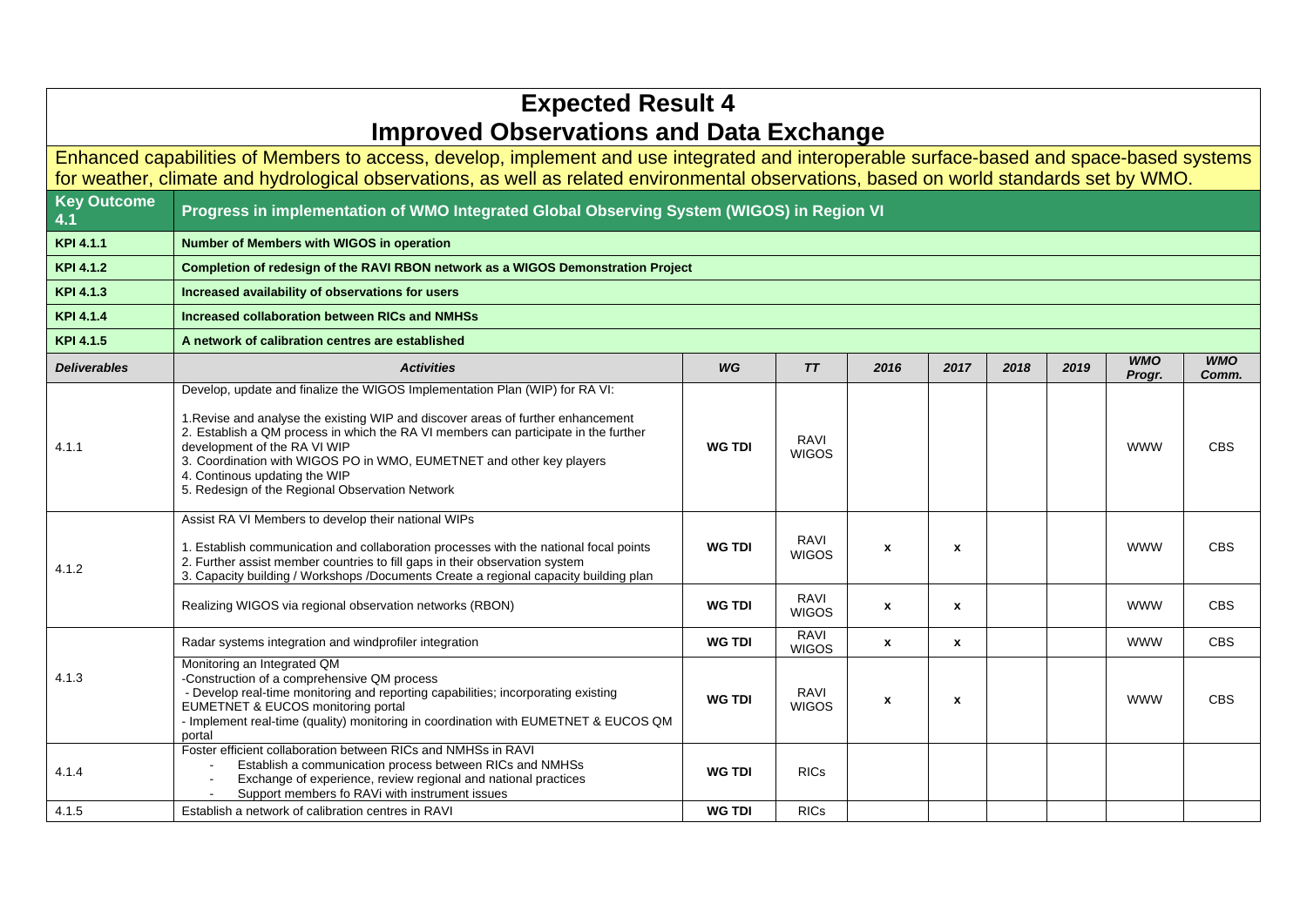| <b>Key Outcome</b><br>4.2           | WMO Information System (WIS) is developed and implemented within Region VI                                                                                                                                                                                       |               |              |                    |              |      |      |                      |                     |  |  |
|-------------------------------------|------------------------------------------------------------------------------------------------------------------------------------------------------------------------------------------------------------------------------------------------------------------|---------------|--------------|--------------------|--------------|------|------|----------------------|---------------------|--|--|
| KPI 4.2.1                           | Number of NMHSs that have successfully implemented the WIS in compliance with the regional WIS Implementation Plan                                                                                                                                               |               |              |                    |              |      |      |                      |                     |  |  |
| <b>KPI 4.2.2</b>                    | Number of Members exchanging data in Table Driven Code Format                                                                                                                                                                                                    |               |              |                    |              |      |      |                      |                     |  |  |
| <b>Deliverables</b>                 | <b>Activities</b>                                                                                                                                                                                                                                                | WG            | TT           | 2016               | 2017         | 2018 | 2019 | <b>WMO</b><br>Progr. | <b>WMO</b><br>Comm. |  |  |
|                                     | Status report on the implementation of the current WIS requirements                                                                                                                                                                                              | <b>WG TDI</b> | <b>WIS</b>   | $\pmb{\chi}$       | x            |      |      | <b>WWW</b>           | <b>CBS</b>          |  |  |
|                                     | Assessment of WIS operation in RA VI                                                                                                                                                                                                                             | <b>WG TDI</b> | <b>WIS</b>   | $\pmb{\chi}$       | x            |      |      | <b>WWW</b>           | <b>CBS</b>          |  |  |
|                                     | Evaluation of future WIS requirements for RA VI                                                                                                                                                                                                                  | <b>WG TDI</b> | <b>WIS</b>   | $\mathbf{x}$       | $\mathbf{x}$ |      |      | <b>WWW</b>           | <b>CBS</b>          |  |  |
|                                     | Monitor status of the RMTN and support members to be connected to RMDCN in RA VI                                                                                                                                                                                 | <b>WG TDI</b> | <b>WIS</b>   | $\pmb{\chi}$       | x            |      |      | <b>WWW</b>           | <b>CBS</b>          |  |  |
|                                     | Support the implementation of recommendations of OPAG-ISS in RA VI                                                                                                                                                                                               | <b>WG TDI</b> | <b>WIS</b>   | $\mathbf{x}$       | $\mathbf{x}$ |      |      | <b>WWW</b>           | <b>CBS</b>          |  |  |
| 4.2.1                               | Monitor developments in data processing and forecasting systems, particularly with<br>regard to EPS and severe weather events forecasting.                                                                                                                       | <b>WG TDI</b> | WIS          | $\pmb{\chi}$       | x            |      |      | <b>WWW</b>           | CBS                 |  |  |
|                                     | Make recommendations to strengthen collaboration and represent the Region in the CBS<br>Inter-Commission Team on Global Data-Processing and Forecasting System (ICT-<br>GDPFS).                                                                                  | <b>WG TDI</b> | WIS          | X                  | x            |      |      | <b>WWW</b>           | CBS                 |  |  |
|                                     | Migration to RMDCN-NG (= RMDCN - Next Generation)                                                                                                                                                                                                                | <b>WG TDI</b> | WIS          | $\mathbf{x}$       | $\mathbf{x}$ |      |      | <b>WWW</b>           | CBS                 |  |  |
|                                     | Support RA VI members in the migration to RMDCN-NG                                                                                                                                                                                                               | <b>WG TDI</b> | <b>WIS</b>   | $\pmb{\mathsf{x}}$ | x            |      |      | <b>WWW</b>           | <b>CBS</b>          |  |  |
| 4.2.2                               | Coordination and supervision of the migration to TDCF in RA VI                                                                                                                                                                                                   | <b>WG TDI</b> | <b>MTDCF</b> | $\pmb{\chi}$       | x            |      |      | <b>WWW</b>           | CBS                 |  |  |
|                                     | Support RA VI members in the migration to TDCF                                                                                                                                                                                                                   | <b>WG TDI</b> | <b>MTDCF</b> | $\pmb{\mathsf{x}}$ | $\pmb{\chi}$ |      |      | <b>WWW</b>           | <b>CBS</b>          |  |  |
| <b>Key</b><br><b>Outcome</b><br>4.3 | Accessible climate observations and high quality climate data archives at the NMHSs and global data centres are increased                                                                                                                                        |               |              |                    |              |      |      |                      |                     |  |  |
| KPI 4.3.1                           | Increased contribution from RAVI Members to the Global Climate Observing System                                                                                                                                                                                  |               |              |                    |              |      |      |                      |                     |  |  |
| KPI 4.3.2                           | Increased availability of rescued and digitized climate data                                                                                                                                                                                                     |               |              |                    |              |      |      |                      |                     |  |  |
| <b>Deliverables</b>                 | <b>Activities</b>                                                                                                                                                                                                                                                | WG            | TT           | 2016               | 2017         | 2018 | 2019 | <b>WMO</b><br>Progr. | <b>WMO</b><br>Comm. |  |  |
|                                     | Network design and optimization (with support from the Hydro Forum)                                                                                                                                                                                              | <b>WG CH</b>  | <b>DOM</b>   |                    |              |      |      |                      |                     |  |  |
| 4.3.1                               | Support to standards development                                                                                                                                                                                                                                 | <b>WG CH</b>  | <b>DOM</b>   |                    |              |      |      |                      |                     |  |  |
|                                     | Harmonization of methodologies, quality control and access to data                                                                                                                                                                                               | WG CH         | <b>DOM</b>   |                    |              |      |      |                      |                     |  |  |
|                                     | Data exchange and sharing                                                                                                                                                                                                                                        | <b>WG CH</b>  | <b>DOM</b>   | X                  |              |      |      | <b>WWW</b>           | <b>CIMO</b>         |  |  |
| 4.3.3                               | Maintenance of monitoring systems                                                                                                                                                                                                                                | WG CH         | <b>DOM</b>   |                    |              |      |      |                      |                     |  |  |
| 4.3.3                               | Maintaining and improving the existing RA VI/CCI WebSite on Data Rescue, including<br>information on available digitized data, data rescue projects, homogeneity methods,<br>methodologies of data rescue, considering inclusion of info on hydrological<br>data | <b>WG CH</b>  | <b>DOM</b>   | X                  |              |      |      | <b>WWW</b>           | <b>CIMO</b>         |  |  |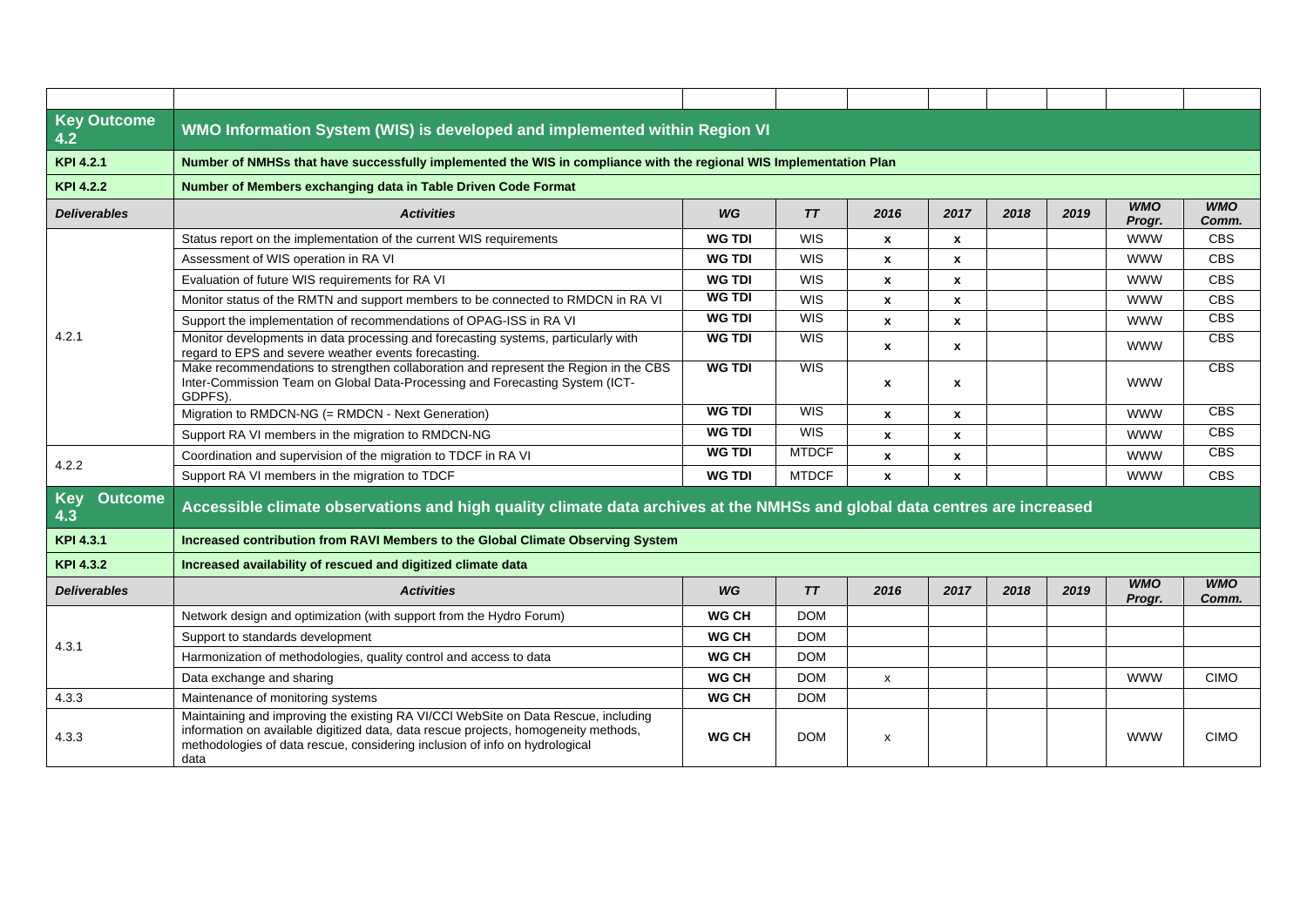| <b>Expected Result 5</b>                                                                                                                                                                          |                                                                                                                           |       |                 |      |      |      |      |                      |                     |  |
|---------------------------------------------------------------------------------------------------------------------------------------------------------------------------------------------------|---------------------------------------------------------------------------------------------------------------------------|-------|-----------------|------|------|------|------|----------------------|---------------------|--|
| <b>Advance Targeted Research</b>                                                                                                                                                                  |                                                                                                                           |       |                 |      |      |      |      |                      |                     |  |
| Enhanced capabilities of Members to contribute to and draw benefits from the global research capacity for weather, climate, water and                                                             |                                                                                                                           |       |                 |      |      |      |      |                      |                     |  |
| environmental science and technology development.                                                                                                                                                 |                                                                                                                           |       |                 |      |      |      |      |                      |                     |  |
| Key Outcome<br>5.1                                                                                                                                                                                | Research in climate prediction/ projection to improve the skills of seasonal, decadal, and longer time scales is enhanced |       |                 |      |      |      |      |                      |                     |  |
| KPI 5.1.1                                                                                                                                                                                         | Increased number of Members participating in regional climate research activities                                         |       |                 |      |      |      |      |                      |                     |  |
| KPI 5.1.2                                                                                                                                                                                         | Outcome of research activities is made available to Members to enable increase in the skill of products and services      |       |                 |      |      |      |      |                      |                     |  |
| <b>Deliverables</b>                                                                                                                                                                               | <b>Activities</b>                                                                                                         | WG    | $T\overline{T}$ | 2016 | 2017 | 2018 | 2019 | <b>WMO</b><br>Progr. | <b>WMO</b><br>Comm. |  |
| 5.1.1                                                                                                                                                                                             | Include downscaled LRF products in RCOFs practice and provide training on<br>downscaling technologies to NMHSs            | WG CH |                 |      |      |      |      | <b>WCRP</b>          | <b>CCI</b>          |  |
| <b>Key Outcome</b><br>5.2                                                                                                                                                                         | Research in the prediction of high-impact weather on time scales of hours to seasons is enhanced within Region VI         |       |                 |      |      |      |      |                      |                     |  |
| KPI 5.2.1                                                                                                                                                                                         | Increased number of Members participating in regional high impact weather research activities                             |       |                 |      |      |      |      |                      |                     |  |
| <b>Deliverables</b>                                                                                                                                                                               | <b>Activities</b>                                                                                                         | WG    | TT              | 2016 | 2017 | 2018 | 2019 | <b>WMO</b><br>Progr. | <b>WMO</b><br>Comm. |  |
| 5.2.1                                                                                                                                                                                             | Development of High Impact Weather projects in RAVI                                                                       | WG CH |                 |      |      |      |      | <b>WWRP</b>          | CAS                 |  |
|                                                                                                                                                                                                   | <b>Expected Result 6</b>                                                                                                  |       |                 |      |      |      |      |                      |                     |  |
| <b>Strengthened Capacity Development</b>                                                                                                                                                          |                                                                                                                           |       |                 |      |      |      |      |                      |                     |  |
| Enhanced capabilities of NMHSs, in particular in developing and least developed countries, to fulfil their mandates<br>- A crosscutting programme, already included in the programmes of every WG |                                                                                                                           |       |                 |      |      |      |      |                      |                     |  |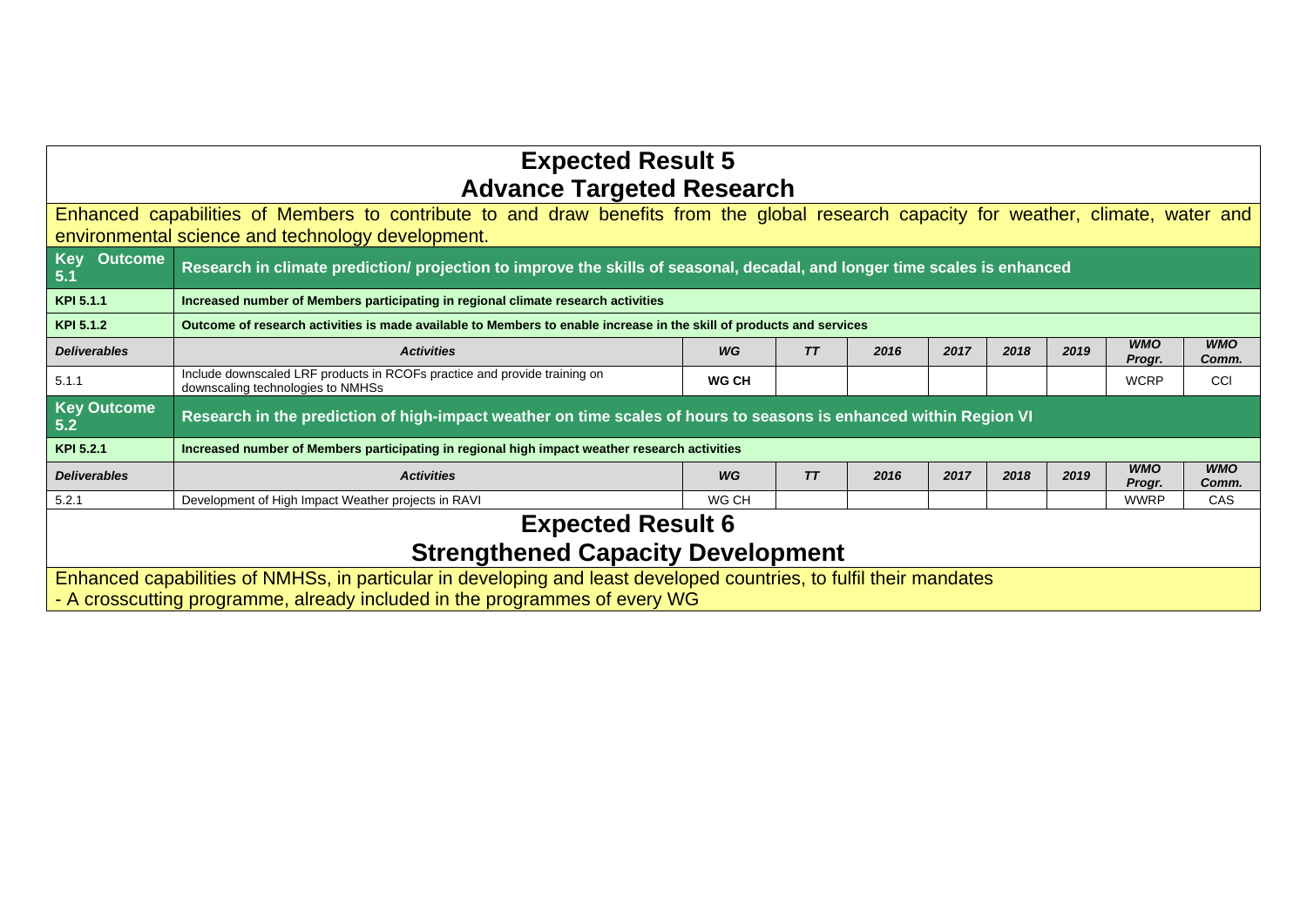| <b>Expected Result 7</b><br><b>Strengthened Partnerships</b>                                                                                                                                                                                                            |                                                                                                                                                                                                                                                                                                 |               |             |              |      |      |      |                      |                     |  |
|-------------------------------------------------------------------------------------------------------------------------------------------------------------------------------------------------------------------------------------------------------------------------|-------------------------------------------------------------------------------------------------------------------------------------------------------------------------------------------------------------------------------------------------------------------------------------------------|---------------|-------------|--------------|------|------|------|----------------------|---------------------|--|
| New and strengthened partnerships and cooperation activities to improve NMHSs' performance in delivering services and to increase the value of<br>the contributions of WMO within the United Nations system, relevant international conventions and national strategies |                                                                                                                                                                                                                                                                                                 |               |             |              |      |      |      |                      |                     |  |
| <b>Key Outcome</b><br>7.1                                                                                                                                                                                                                                               | Participation of NMHSs in relevant national and regional partnerships are enhanced                                                                                                                                                                                                              |               |             |              |      |      |      |                      |                     |  |
| <b>KPI 7.1.1</b>                                                                                                                                                                                                                                                        | Number of NMHSs having active partnerships at national and regional levels, in particular with EU                                                                                                                                                                                               |               |             |              |      |      |      |                      |                     |  |
| <b>KPI 7.1.2</b><br>Financial support mobilized for development projects, e.g., from governments, donor partners and regional donors                                                                                                                                    |                                                                                                                                                                                                                                                                                                 |               |             |              |      |      |      |                      |                     |  |
| <b>Deliverables</b>                                                                                                                                                                                                                                                     | <b>Activities</b>                                                                                                                                                                                                                                                                               | <b>WG</b>     | <b>TT</b>   | 2016         | 2017 | 2018 | 2019 | <b>WMO</b><br>Progr. | <b>WMO</b><br>Comm. |  |
| 7.1.1                                                                                                                                                                                                                                                                   | Share best practices on building partnerships with the EU between different NMHSs.                                                                                                                                                                                                              | <b>WG SDP</b> | <b>EUP</b>  | $\mathbf{x}$ | x    |      |      | <b>RP</b>            |                     |  |
| 7.1.2                                                                                                                                                                                                                                                                   | Monitor and advise on EU policy development and on EU calls when issued.<br>-Annual Reporting to the community based on the annual Roadmaps released by the EU<br>-Annual Reporting on large releases of H2020 Workprogrammes (Summer                                                           | <b>WG SDP</b> | <b>EUP</b>  | $\mathbf{x}$ | x    |      |      | <b>RP</b>            |                     |  |
| 7.1.2                                                                                                                                                                                                                                                                   | Consider proper mechanisms to inform members on EU opportunities with focus on H2020<br>(workshop?)<br>-First step: mechanism through EU Focal Points network (ongoing on the EUMETNET<br>Portal in Test Phase). Second step: extension into entire RAVI to be considered on a WMO<br>Platform. | WG SDP        | <b>EUP</b>  | $\mathbf{x}$ | x    |      |      |                      |                     |  |
| <b>Key Outcome</b><br>7.2                                                                                                                                                                                                                                               | Public, decision-makers and other stakeholders are increasingly aware of key WMO and NMHSs issues, activities and priorities though enhanced<br>communication                                                                                                                                   |               |             |              |      |      |      |                      |                     |  |
| KPI 7.2.1                                                                                                                                                                                                                                                               | Number of NMHSs implementing a strategy for communication with key stakeholders in Region VI.                                                                                                                                                                                                   |               |             |              |      |      |      |                      |                     |  |
| <b>Deliverables</b>                                                                                                                                                                                                                                                     | <b>Activities</b>                                                                                                                                                                                                                                                                               | WG            | TT          | 2016         | 2017 | 2018 | 2019 | <b>WMO</b><br>Progr. | <b>WMO</b><br>Comm. |  |
| 7.2.1                                                                                                                                                                                                                                                                   | Provide an regional overview on best practices of communication / public affairs                                                                                                                                                                                                                | <b>WG SDP</b> | <b>SDMC</b> | $\mathbf{x}$ | x    |      |      | <b>PWSP</b>          |                     |  |
| 7.2.1                                                                                                                                                                                                                                                                   | Develop and establish a mentoring pilot project in the field of communication                                                                                                                                                                                                                   | <b>WG SDP</b> | <b>SDMC</b> | $\mathbf{x}$ | x    |      |      |                      |                     |  |
| 7.2.1                                                                                                                                                                                                                                                                   | Work with Members and partners to organize a communications workshop for Information<br>and Public Affairs focal points                                                                                                                                                                         | <b>WG SDP</b> | <b>SDMC</b> | $\mathbf{x}$ | x    |      |      |                      |                     |  |